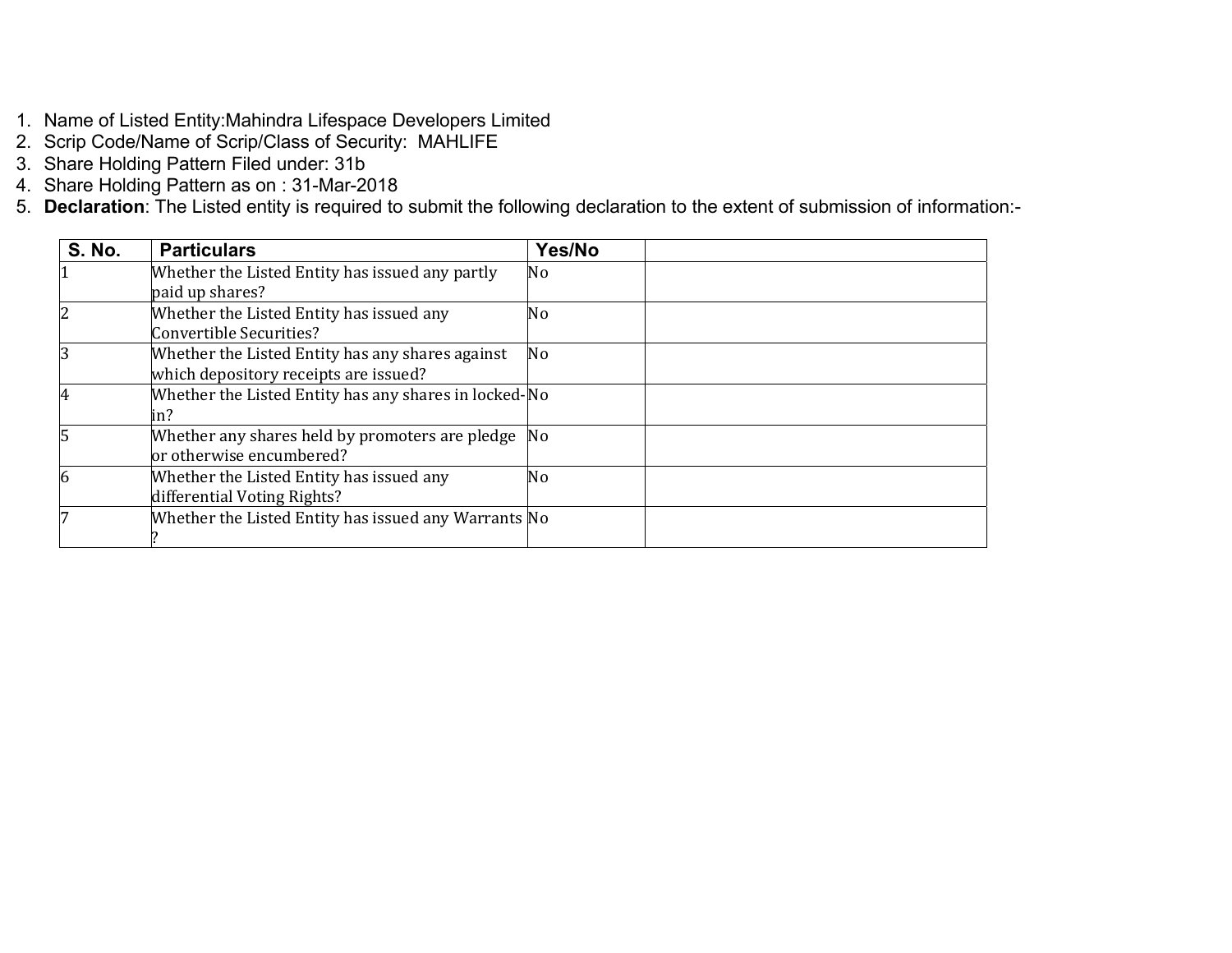# Table I - Summary Statement holding of specified securities

| Catego<br>ry<br>(l) | Category of<br>shareholder<br>(II)                            | Nos. of<br>shareh<br>olders<br>(III) | No. of fully<br>paid up<br>equity<br>shares<br>held<br>(IV) | No. of<br>Partly<br>paid-up<br>equity<br>shares<br>held | No. of<br>shares<br>underlying<br><b>Depository</b><br><b>Receipts</b><br>(VI) | <b>Total</b><br>nos.<br>shares<br>held<br>$(VII) =$<br>$(\overline{IV})+(V)+$ | <b>Shareholding</b><br>as a % of total<br>no. of shares<br>(calculated as<br>per SCRR,<br>1957) |                                    | <b>Number of Voting Rights</b><br>held in each class of              | securities<br>(IX) |                                                 | No. of<br><b>Shares</b><br><b>Underlying</b><br><b>Outstanding</b><br>convertible<br>securities | Shareholding,<br>as a % assuming<br>full conversion<br>of convertible<br>securities (as a<br>percentage of | <b>Number of</b><br>Locked in<br>(XII) | shares                                               |                | <b>Number of</b><br><b>Shares</b><br>pledged or<br>otherwise<br>encumbered<br>(XIII) | <b>Number of</b><br>equity<br>shares held<br>in<br>dematerializ<br>ed form |
|---------------------|---------------------------------------------------------------|--------------------------------------|-------------------------------------------------------------|---------------------------------------------------------|--------------------------------------------------------------------------------|-------------------------------------------------------------------------------|-------------------------------------------------------------------------------------------------|------------------------------------|----------------------------------------------------------------------|--------------------|-------------------------------------------------|-------------------------------------------------------------------------------------------------|------------------------------------------------------------------------------------------------------------|----------------------------------------|------------------------------------------------------|----------------|--------------------------------------------------------------------------------------|----------------------------------------------------------------------------|
|                     |                                                               |                                      |                                                             | $\overline{w}$                                          |                                                                                | (W)                                                                           | (VIII)<br>As a % of<br>$(A+B+C2)$                                                               | Clas<br>$\mathbf{s}$<br>eg: $\chi$ | <b>No of Voting</b><br><b>Rights</b><br>Clas<br>$\mathbf{s}$<br>eg:y | <b>Tot</b><br>al   | <b>Total</b><br>as a<br>$%$ of<br>$(A+B+$<br>C) | <i>(including</i><br><b>Warrants)</b><br>(X)                                                    | diluted share<br>capital)<br>$(XI) = (VII) + (X)$<br>As a % of<br>$(A+B+C2)$                               | No.<br>(a)                             | As a<br>$%$ of<br>total<br>Shar<br>es<br>held<br>(b) | No.<br>(a)     | As a<br>$%$ of<br>total<br><b>Share</b><br>s held<br>(b)                             | (XIV)                                                                      |
| $\mathbf{A}$        | Promoter &<br>Promoter<br>Group                               |                                      | 2643985 0                                                   |                                                         |                                                                                | 264398 51.56<br>50                                                            |                                                                                                 | 26430<br>9850                      |                                                                      | 398<br>50          | 264 51.51 0                                     |                                                                                                 | 51.56                                                                                                      | $\Omega$                               | O.                                                   |                |                                                                                      | 26439850                                                                   |
| $\mathbf{B}$        | Public                                                        |                                      | 58414 2484351                                               | $\Omega$                                                |                                                                                | 248435 48.44<br>18                                                            |                                                                                                 | 24840<br>3518                      |                                                                      | 435<br>18          | 248 48.4                                        |                                                                                                 | 48.44                                                                                                      | $\Omega$                               | n                                                    |                |                                                                                      | 24366977                                                                   |
| $\overline{C}$      | Non<br>Promoter-<br>Non Public                                | $\mathcal{D}$                        | 44770                                                       | 0                                                       |                                                                                | 44770                                                                         | 0.09                                                                                            | 44770                              |                                                                      | 70                 | 447 0.09                                        |                                                                                                 | ∩                                                                                                          | ∩                                      | $\overline{0}$                                       | $\overline{0}$ | $\mathbf{0}$                                                                         | 44540                                                                      |
| C1                  | <b>Shares</b><br>underlying<br><b>DRs</b>                     | $\overline{2}$                       | 44770                                                       | $\overline{0}$                                          |                                                                                | 44770                                                                         |                                                                                                 | 44770                              |                                                                      | 447<br>70          | 0.09                                            |                                                                                                 | $\Omega$                                                                                                   |                                        | <sup>0</sup>                                         |                |                                                                                      | 44540                                                                      |
| C <sub>2</sub>      | Shares held $\overline{0}$<br>by<br>Employee<br><b>Trusts</b> |                                      |                                                             |                                                         |                                                                                |                                                                               |                                                                                                 | $\overline{0}$                     |                                                                      | $\Omega$           | $\vert 0 \vert$                                 |                                                                                                 | 0                                                                                                          | $\Omega$                               | 0                                                    |                |                                                                                      | $\overline{0}$                                                             |
|                     | Total                                                         |                                      | 58417 5132813 0                                             |                                                         |                                                                                | 513281<br>38                                                                  | 100                                                                                             | 51320<br>8138                      |                                                                      | 513<br>281<br>38   | $ 100\rangle$                                   |                                                                                                 | 100                                                                                                        |                                        | $\overline{0}$                                       |                |                                                                                      | 50851367                                                                   |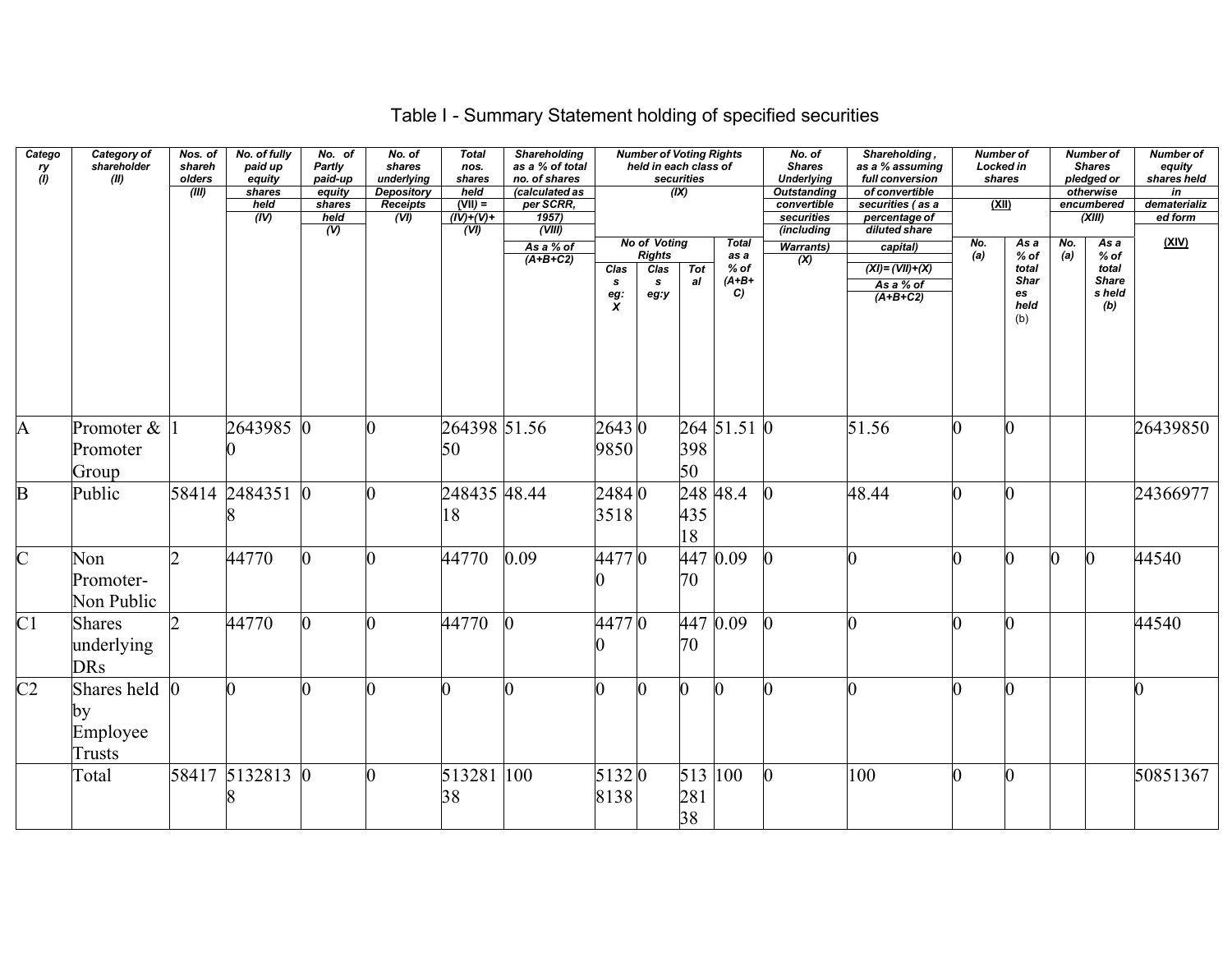|             | <b>Category &amp; Name</b> | PAN  | No. of | No. of          | <b>Partly</b>          | Nos. of                       | <b>Total</b>   | <b>Sharehol</b>   |                  |                            |          | <b>Number of Voting Rights held in</b> | No. of                    | Shareholdin                   |     | <b>Number of</b> |     | <b>Number of</b>     | <b>Number of</b>   |
|-------------|----------------------------|------|--------|-----------------|------------------------|-------------------------------|----------------|-------------------|------------------|----------------------------|----------|----------------------------------------|---------------------------|-------------------------------|-----|------------------|-----|----------------------|--------------------|
|             | of the                     | (II) | shareh | fully           | paid-up                | shares                        | nos.           | ding %            |                  | each class of securities   |          |                                        | <b>Shares</b>             | $g$ , as a $%$                |     | <b>Locked in</b> |     | <b>Shares</b>        | equity             |
|             | <b>Shareholders</b>        |      | older  | paid            | equity                 | underlying                    | shares         | calculate         |                  |                            | (IX)     |                                        | <b>Underlying</b>         | assuming                      |     | shares           |     | pledged or           | shares held        |
|             | (1)                        |      | (III)  | up              | shares                 | <b>Depository</b>             | held<br>$N =$  | d as per<br>SCRR, |                  |                            |          |                                        | <b>Outstanding</b>        | full                          |     | (XII)            |     | otherwise            | in<br>dematerializ |
|             |                            |      |        | equity<br>share | held<br>$\overline{v}$ | Receipts<br>$\overline{(VI)}$ | $IV+V+VI)$     | 1957              |                  |                            |          |                                        | convertible<br>securities | conversion<br>$\sigma$        |     |                  |     | encumbered<br>(XIII) | ed form            |
|             |                            |      |        | s held          |                        |                               |                |                   |                  | <b>No of Voting Rights</b> |          | <b>Total as</b>                        | (including                | convertible                   | No. | As a             | No. | As a                 | (XIV)              |
|             |                            |      |        | (IV)            |                        |                               |                | As a % of         |                  |                            |          | a % of                                 |                           | securities (                  | (a) | $%$ of           | (a) | $%$ of               |                    |
|             |                            |      |        |                 |                        |                               |                | $(A+B+C2)$        |                  |                            |          | <b>Total</b>                           | $\frac{Warrants)}{(X)}$   | as a                          |     | total            |     | total                |                    |
|             |                            |      |        |                 |                        |                               |                | (VIII)            | Class            | Class                      | Tot      | <b>Voting</b>                          |                           | percentage                    |     | <b>Shar</b>      |     | share                |                    |
|             |                            |      |        |                 |                        |                               |                |                   | $\boldsymbol{x}$ | Y                          | a        | rights                                 |                           | of diluted                    |     | es               |     | s held               |                    |
|             |                            |      |        |                 |                        |                               |                |                   |                  |                            |          |                                        |                           | share                         |     | held             |     | (b)                  |                    |
|             |                            |      |        |                 |                        |                               |                |                   |                  |                            |          |                                        |                           | capital)<br>$\overline{(XI)}$ |     | (b)              |     |                      |                    |
|             |                            |      |        |                 |                        |                               |                |                   |                  |                            |          |                                        |                           | $(VII)+(X)$ as a              |     |                  |     |                      |                    |
|             |                            |      |        |                 |                        |                               |                |                   |                  |                            |          |                                        |                           | $%$ of                        |     |                  |     |                      |                    |
|             |                            |      |        |                 |                        |                               |                |                   |                  |                            |          |                                        |                           | $A+B+C2$                      |     |                  |     |                      |                    |
|             |                            |      |        |                 |                        |                               |                |                   |                  |                            |          |                                        |                           |                               |     |                  |     |                      |                    |
|             | Indian                     |      |        |                 | $\overline{0}$         |                               | $\overline{0}$ | $\overline{0}$    |                  |                            | $\Omega$ | ∩                                      | 0                         |                               |     | 0                |     |                      |                    |
| a           | Individuals/Hi             |      |        |                 |                        |                               |                | $\Omega$          |                  |                            | l0.      |                                        |                           |                               |     |                  |     |                      |                    |
|             | ndu undivided              |      |        |                 |                        |                               |                |                   |                  |                            |          |                                        |                           |                               |     |                  |     |                      |                    |
|             |                            |      |        |                 |                        |                               |                |                   |                  |                            |          |                                        |                           |                               |     |                  |     |                      |                    |
|             | Family                     |      |        |                 |                        |                               |                |                   |                  |                            |          |                                        |                           |                               |     |                  |     |                      |                    |
| h           | Central                    |      |        |                 | O.                     |                               | 0              | $\overline{0}$    | 0                |                            | $\Omega$ | <sup>0</sup>                           | 0                         | n                             |     | ∩                |     |                      | n                  |
|             | Government/                |      |        |                 |                        |                               |                |                   |                  |                            |          |                                        |                           |                               |     |                  |     |                      |                    |
|             |                            |      |        |                 |                        |                               |                |                   |                  |                            |          |                                        |                           |                               |     |                  |     |                      |                    |
|             | <b>State</b>               |      |        |                 |                        |                               |                |                   |                  |                            |          |                                        |                           |                               |     |                  |     |                      |                    |
|             | Government(s               |      |        |                 |                        |                               |                |                   |                  |                            |          |                                        |                           |                               |     |                  |     |                      |                    |
|             |                            |      |        |                 |                        |                               |                |                   |                  |                            |          |                                        |                           |                               |     |                  |     |                      |                    |
|             | Financial                  |      |        |                 | n                      |                               | 0              | 0                 |                  |                            | $\Omega$ |                                        |                           | ∩                             |     |                  |     |                      |                    |
| $\mathbf c$ |                            |      |        |                 |                        |                               |                |                   |                  |                            |          |                                        |                           |                               |     |                  |     |                      |                    |
|             | Institutions/              |      |        |                 |                        |                               |                |                   |                  |                            |          |                                        |                           |                               |     |                  |     |                      |                    |
|             | <b>Banks</b>               |      |        |                 |                        |                               |                |                   |                  |                            |          |                                        |                           |                               |     |                  |     |                      |                    |
|             |                            |      |        |                 |                        |                               |                |                   |                  |                            |          |                                        |                           |                               | 0   |                  |     |                      |                    |
| $\mathbf d$ | Any Other                  |      |        | 264390          |                        |                               | 264398 51.56   |                   | 264390           |                            |          | $264 \overline{51.51}$                 | $\overline{0}$            | 51.56                         |     |                  |     |                      | 26439850           |
|             | (specify)                  |      |        | 850             |                        |                               | 50             |                   | 850              |                            | 398      |                                        |                           |                               |     |                  |     |                      |                    |
|             |                            |      |        |                 |                        |                               |                |                   |                  |                            | 50       |                                        |                           |                               |     |                  |     |                      |                    |
|             |                            |      |        |                 |                        |                               |                |                   |                  |                            |          | 264 51.51                              |                           |                               | 0   |                  |     |                      |                    |
|             | <b>Bodies</b>              |      |        | 264390          |                        |                               | 264398 51.56   |                   | 264390           |                            |          |                                        | $\overline{0}$            | 51.56                         |     |                  |     |                      | 26439850           |
|             | Corporate                  |      |        | 850             |                        |                               | 50             |                   | 850              |                            | 398      |                                        |                           |                               |     |                  |     |                      |                    |
|             |                            |      |        |                 |                        |                               |                |                   |                  |                            | 50       |                                        |                           |                               |     |                  |     |                      |                    |
|             |                            |      |        |                 |                        |                               |                |                   |                  |                            |          |                                        |                           |                               |     |                  |     |                      |                    |
|             | MAHINDRA AAA               |      |        | 264390          |                        |                               | 264398 51.56   |                   | 264390           |                            |          | $264\overline{51.51}$                  |                           | 51.56                         |     |                  |     |                      | 26439850           |
|             | &                          | CM30 |        | 850             |                        |                               | 50             |                   | 850              |                            | 398      |                                        |                           |                               |     |                  |     |                      |                    |
|             | <b>MAHINDRA 25E</b>        |      |        |                 |                        |                               |                |                   |                  |                            | 50       |                                        |                           |                               |     |                  |     |                      |                    |
|             |                            |      |        |                 |                        |                               |                |                   |                  |                            |          |                                        |                           |                               |     |                  |     |                      |                    |
|             | <b>LIMITED</b>             |      |        |                 |                        |                               |                |                   |                  |                            |          |                                        |                           |                               |     |                  |     |                      |                    |

# Table II - Statement showing shareholding pattern of the Promoter and Promoter Group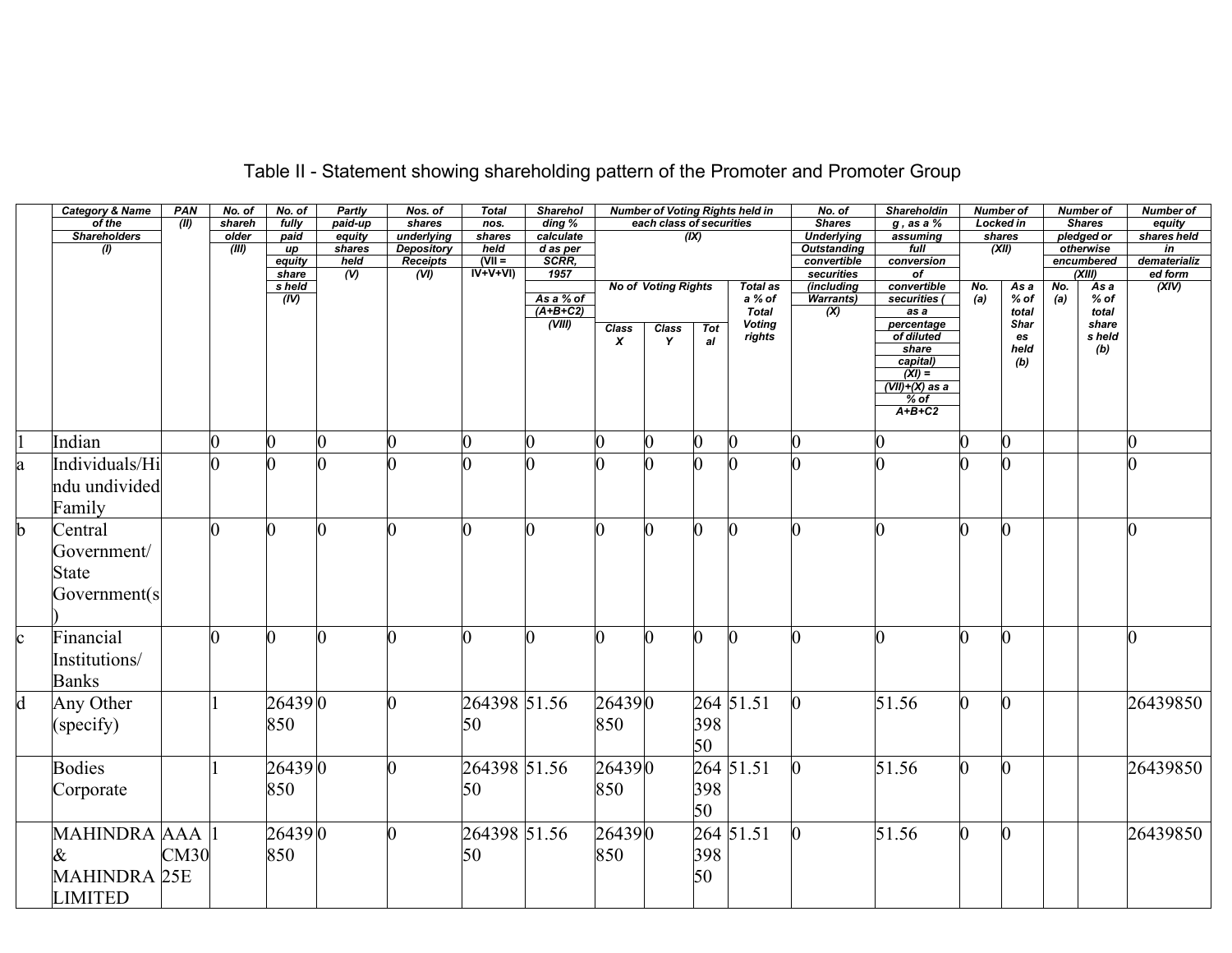|                | Sub-Total       |                | 264390         | O | 264398 51.56 | 264390         |   |                | 264 51.51 | $\vert 0 \vert$ | 51.56 | $\mathbf{0}$     |  | 26439850 |
|----------------|-----------------|----------------|----------------|---|--------------|----------------|---|----------------|-----------|-----------------|-------|------------------|--|----------|
|                | (A)(1)          |                | 850            |   | 50           | 850            |   | 398<br>50      |           |                 |       |                  |  |          |
| $\overline{2}$ | Foreign         | $\overline{0}$ | $\overline{0}$ |   | 0            | $\overline{0}$ | 0 | $\overline{0}$ | $\bf{0}$  |                 |       | 0                |  |          |
|                |                 |                |                |   |              | $\overline{0}$ |   |                |           |                 |       |                  |  |          |
| a              | Individuals     | $\overline{0}$ |                |   |              |                |   | $\overline{0}$ |           |                 |       | $\boldsymbol{0}$ |  |          |
|                | (Non-           |                |                |   |              |                |   |                |           |                 |       |                  |  |          |
|                | Resident        |                |                |   |              |                |   |                |           |                 |       |                  |  |          |
|                | Individuals/    |                |                |   |              |                |   |                |           |                 |       |                  |  |          |
|                | Foreign         |                |                |   |              |                |   |                |           |                 |       |                  |  |          |
|                | Individuals)    |                |                |   |              |                |   |                |           |                 |       |                  |  |          |
| $\mathbf b$    | Government      |                |                |   |              | $\overline{0}$ |   | $\overline{0}$ |           |                 |       |                  |  |          |
|                | Institutions    |                |                |   |              | 0              |   |                |           |                 |       |                  |  |          |
| $rac{c}{d}$    | Foreign         | $\overline{0}$ | $\overline{0}$ |   |              | 0              |   | $\overline{0}$ |           |                 |       | $\mathbf{0}$     |  |          |
|                | Portfolio       |                |                |   |              |                |   |                |           |                 |       |                  |  |          |
|                | Investor        |                |                |   |              |                |   |                |           |                 |       |                  |  |          |
| e              | Any Other       | 0              | $\Omega$       |   | n            | ⋂              | ⋂ | $\Omega$       | $\Omega$  |                 | ⋂     | $\boldsymbol{0}$ |  |          |
|                | (specify)       |                |                |   |              |                |   |                |           |                 |       |                  |  |          |
|                | Sub-Total       | n              | 0              |   | ∩            | ∩              | U | 0              | $\Omega$  |                 |       | 0                |  |          |
|                | (A)(2)          |                |                |   |              |                |   |                |           |                 |       |                  |  |          |
|                | Total           |                | 264390         |   | 264398 51.56 | 264390         |   |                | 264 51.51 |                 | 51.56 | $\overline{0}$   |  | 26439850 |
|                | Shareholding    |                | 850            |   | 50           | 850            |   | 398            |           |                 |       |                  |  |          |
|                | of Promoter     |                |                |   |              |                |   | 50             |           |                 |       |                  |  |          |
|                | and Promoter    |                |                |   |              |                |   |                |           |                 |       |                  |  |          |
|                | Group $(A)=$    |                |                |   |              |                |   |                |           |                 |       |                  |  |          |
|                | $(A)(1)+(A)(2)$ |                |                |   |              |                |   |                |           |                 |       |                  |  |          |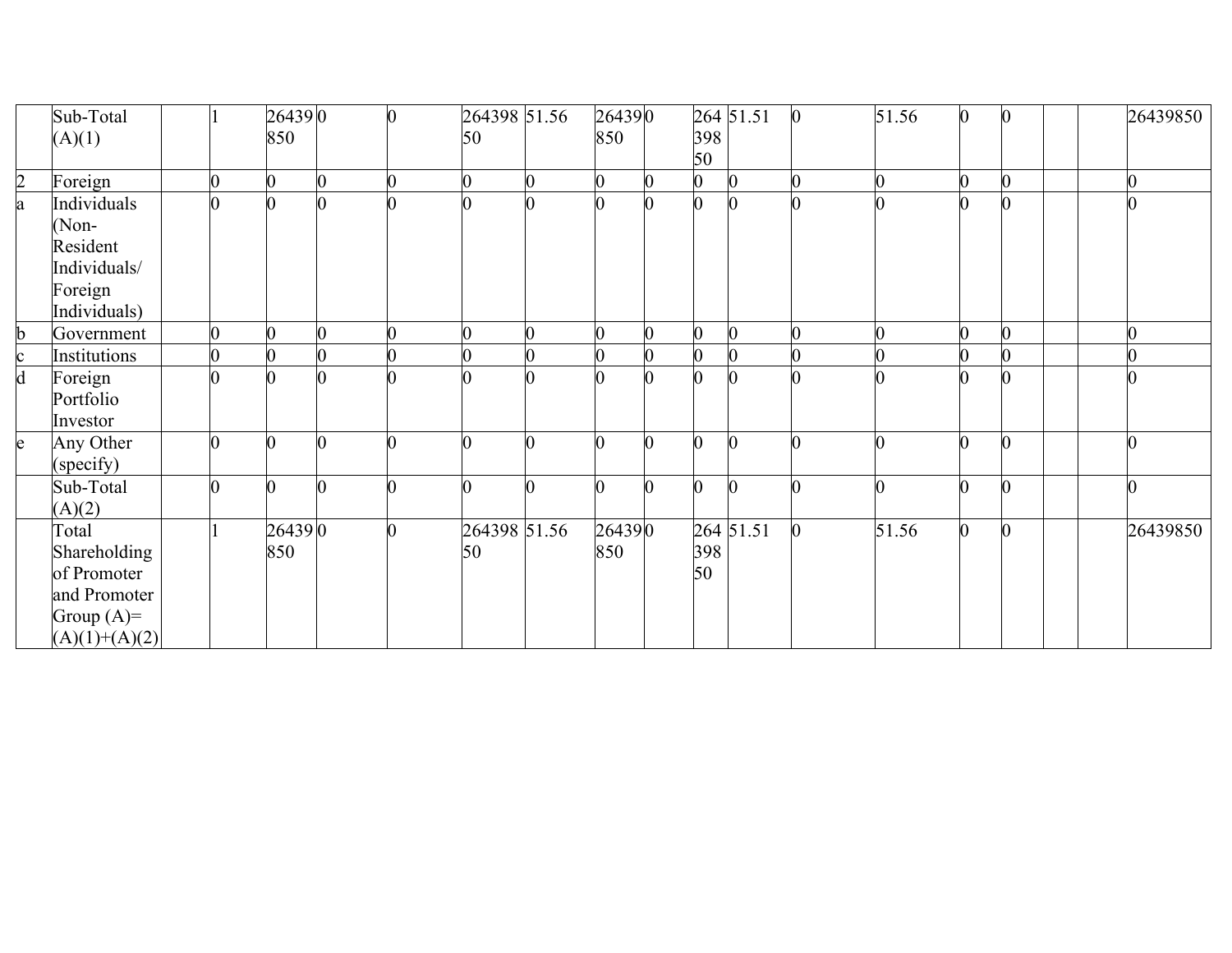# Table III - Statement showing shareholding pattern of the Public shareholder

|              | <b>Category &amp; Name</b><br>of the<br>Shareholders<br>(1)                                       | PAN<br>(II) | Nos. of<br>shareh<br>older<br>(III) | No. of<br>fully<br>paid<br>up<br>equity<br>share | <b>Partly</b><br>paid-up<br>.<br>equity:<br>shares<br>held<br>$\omega$ | Nos. of<br>shares<br>underlying<br>Depository<br>Receipts<br>(vij) | <b>Total</b><br>nos.<br>shares<br>held<br>$VII =$<br>$IV+V+VI$ | <b>Sharehol</b><br>ding %<br>calculate<br>d as per<br>SCRR,<br>1957 |                           | each class of securities                 | (IX)              | <b>Number of Voting Rights held in</b>                               | No. of<br><b>Shares</b><br><b>Underlying</b><br><b>Outstanding</b><br>convertible<br>securities | <b>Total</b><br>shareholdin<br>$g$ , as a $%$<br>assuming<br>full<br>conversion                   |            | <b>Number of</b><br>Locked in<br>shares<br>(XII)            |                                                                                   | <b>Number of</b><br><b>Shares</b><br>pledged or<br>otherwise<br>encumbered<br>(XIII) | <b>Number of</b><br>equity<br>shares held<br>in<br>dematerializ<br>ed form |
|--------------|---------------------------------------------------------------------------------------------------|-------------|-------------------------------------|--------------------------------------------------|------------------------------------------------------------------------|--------------------------------------------------------------------|----------------------------------------------------------------|---------------------------------------------------------------------|---------------------------|------------------------------------------|-------------------|----------------------------------------------------------------------|-------------------------------------------------------------------------------------------------|---------------------------------------------------------------------------------------------------|------------|-------------------------------------------------------------|-----------------------------------------------------------------------------------|--------------------------------------------------------------------------------------|----------------------------------------------------------------------------|
|              |                                                                                                   |             |                                     | s held<br>(IV)                                   |                                                                        |                                                                    |                                                                | As a % of<br>$(A+B+C2)$<br>VIII                                     | Class<br>$\boldsymbol{x}$ | <b>No of Voting Rights</b><br>Class<br>Y | <b>Tot</b><br>al  | <b>Total as</b><br>a % of<br><b>Total</b><br><b>Voting</b><br>rights | (including<br>Warrants)<br>(X)                                                                  | of<br>convertible<br>securities<br>(as a<br>percentage<br>of diluted<br>share<br>capital)<br>(XI) | No.<br>(a) | As a<br>$%$ of<br>total<br><b>Shar</b><br>es<br>held<br>(b) | No.<br>(No<br>$\mathbf{t}$<br>$\emph{ap}$<br>pli<br>ca<br>ble<br>$\lambda$<br>(a) | Asa<br>$%$ of<br>total<br>share<br>s held<br>(Not<br>applic<br>able)<br>(b)          | (XIV)                                                                      |
|              | Institutions                                                                                      |             | $\overline{0}$                      |                                                  |                                                                        |                                                                    |                                                                |                                                                     |                           |                                          |                   | $\overline{0}$                                                       |                                                                                                 | 0                                                                                                 |            | 0                                                           |                                                                                   | $\mathbf{0}$                                                                         |                                                                            |
| a            | Mutual<br>Funds/                                                                                  |             |                                     | 159320<br>14                                     |                                                                        |                                                                    | 159321 3.11<br>4                                               |                                                                     | 159320<br>14              |                                          | $159\,3.1$<br>321 |                                                                      |                                                                                                 | 3.11                                                                                              |            | ∩                                                           |                                                                                   |                                                                                      | 1593174                                                                    |
|              | UTI-<br><b>BALANCED</b> TU10<br><b>FUND</b><br><b>ALONG</b><br><b>WITH SUB</b><br><b>ACCOUNTS</b> | AAA<br>88L  |                                     | 150500<br>82                                     |                                                                        | 0                                                                  | 150508 2.93                                                    |                                                                     | 150500<br>82              |                                          | 508               | 150 2.93                                                             |                                                                                                 | 2.93                                                                                              | ∩          | ∩                                                           |                                                                                   |                                                                                      | 1505082                                                                    |
| $\mathbf b$  | Venture<br>Capital Funds                                                                          |             | O                                   | $\Omega$                                         |                                                                        | 0                                                                  | 0                                                              |                                                                     | $\overline{0}$            |                                          | 0                 |                                                                      | $\overline{0}$                                                                                  | 0                                                                                                 |            | ∩                                                           |                                                                                   |                                                                                      |                                                                            |
| $\mathbf{c}$ | Alternate<br>Investment<br>Funds                                                                  |             | $\overline{0}$                      |                                                  |                                                                        |                                                                    |                                                                |                                                                     | $\overline{0}$            |                                          |                   |                                                                      |                                                                                                 |                                                                                                   |            | 0                                                           |                                                                                   |                                                                                      |                                                                            |
| $\mathbf d$  | Foreign<br>Venture<br>Capital<br>Investors                                                        |             | n                                   | ⋂                                                |                                                                        | N                                                                  | 0                                                              |                                                                     | $\overline{0}$            |                                          |                   |                                                                      | n.                                                                                              | 0                                                                                                 |            | ∩                                                           |                                                                                   |                                                                                      | U                                                                          |
| e            | Foreign<br>Portfolio<br>Investors                                                                 |             | 62                                  | $11612$ <sub>0</sub><br>473                      |                                                                        |                                                                    | 116124 22.64<br>73                                             |                                                                     | 116120<br>473             |                                          | 124<br>73         | 116 22.62                                                            | $\overline{0}$                                                                                  | 22.64                                                                                             |            | 0                                                           |                                                                                   |                                                                                      | 11611737                                                                   |
|              | <b>FIRST</b><br><b>STATE</b><br>INVESTMEN81Q<br>TS ICVC-                                          | AAA<br>CF83 |                                     | 942980                                           |                                                                        | 0                                                                  | 942982 1.84                                                    |                                                                     | 942980<br>2               |                                          | 982               | $942$ 1.84                                                           |                                                                                                 | 1.84                                                                                              | n          | 0                                                           |                                                                                   |                                                                                      | 942982                                                                     |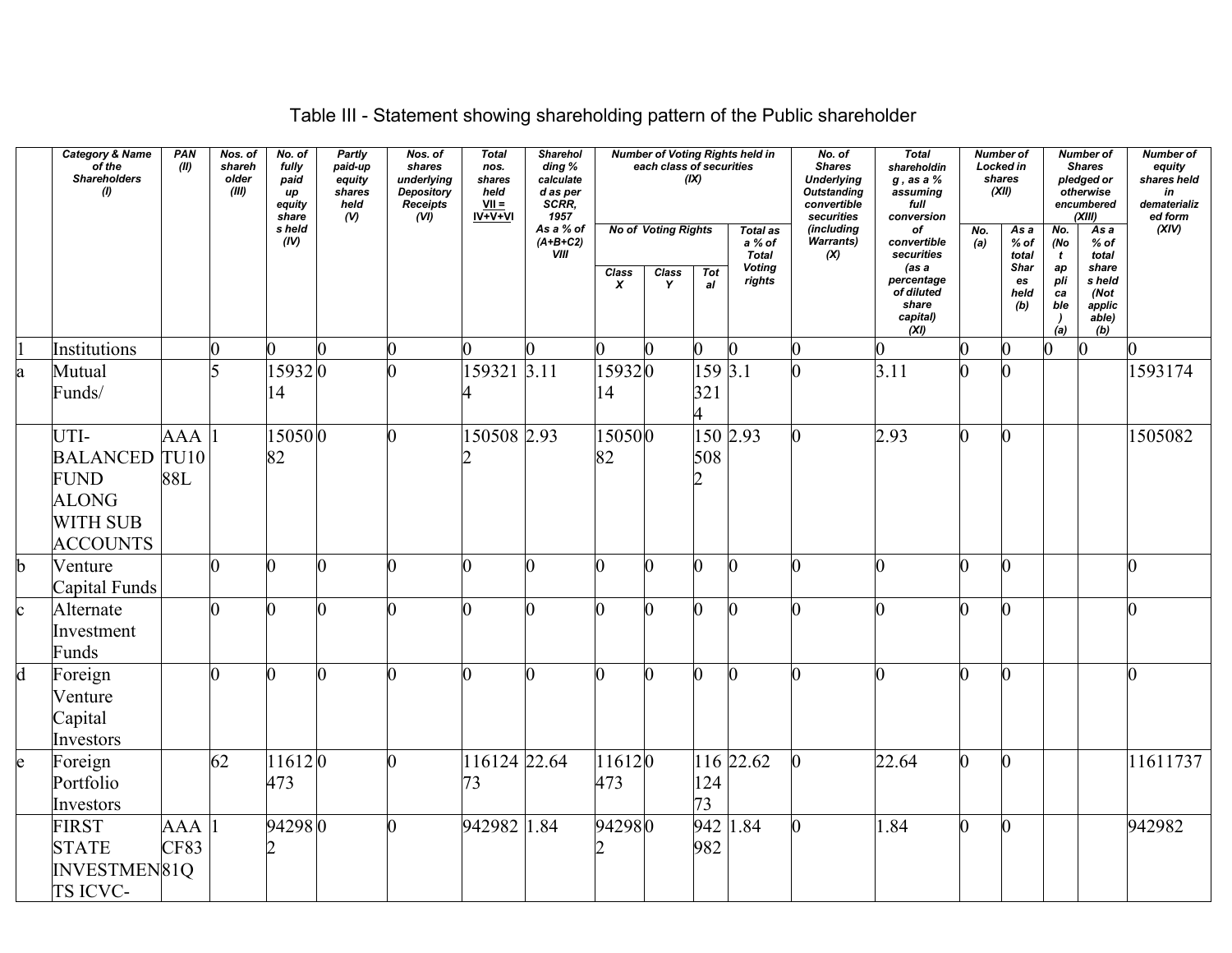| <b>STEWART</b><br><b>INVESTORS</b><br><b>GLOBAL</b><br><b>EMERGING</b><br><b>MARKETS</b><br><b>FUND</b>                                                         |                           |              |                |             |              |          |          |                |      |              |              |         |
|-----------------------------------------------------------------------------------------------------------------------------------------------------------------|---------------------------|--------------|----------------|-------------|--------------|----------|----------|----------------|------|--------------|--------------|---------|
| <b>AMERICAN AAA</b><br><b>FUNDS</b><br><b>INSURANCE08K</b><br><b>SERIES</b><br><b>GLOBAL</b><br><b>SMALL</b><br><b>CAPITALIZ</b><br><b>ATION</b><br><b>FUND</b> | <b>TA57</b>               | 106910<br>95 | $\Omega$       | 106919 2.08 | 106910<br>95 | 919      | 106 2.08 | 0              | 2.08 | n.           | $\mathbf{0}$ | 1069195 |
| <b>FIRST</b><br><b>STATE</b><br><b>INDIAN</b><br><b>SUBCONTIN</b><br><b>ENT FUND</b>                                                                            | AAA<br><b>TF18</b><br>50H | 113830<br>53 | l0             | 113835 2.22 | 113830<br>53 | 835      | 113 2.22 | 0              | 2.22 | O.           | $\mathbf{0}$ | 1138353 |
| <b>FIRST</b><br><b>STATE</b><br><b>INVESTMEN54C</b><br>TS ICVC-<br><b>STEWART</b><br><b>INVESTORS</b><br><b>INDIAN</b><br><b>SUBCONTIN</b><br><b>ENT FUND</b>   | AAB<br>CF01               | 866880       | $\Omega$       | 866888 1.69 | 866880<br>8  | 888      | 866 1.69 | $\overline{0}$ | 1.69 | n            | $\bf{0}$     | 866888  |
| SMALLCAP AAB<br><b>WORLD</b><br>FUND, INC                                                                                                                       | CS35<br>81L               | 269670<br>25 | $\overline{0}$ | 269672 5.26 | 269670<br>25 | 672<br>5 | 269 5.25 | $\overline{0}$ | 5.26 | <sup>0</sup> | $\bf{0}$     | 2696725 |
| <b>THE</b><br><b>SCOTTISH</b><br>ORIENTAL<br><b>SMALLER</b><br><b>COMPANIES</b>                                                                                 | AAF<br><b>CS80</b><br>93R | 107020<br>97 | $\Omega$       | 107029 2.09 | 107020<br>97 | 029      | 107 2.09 | $\overline{0}$ | 2.09 | O.           | $\bf{0}$     | 1070297 |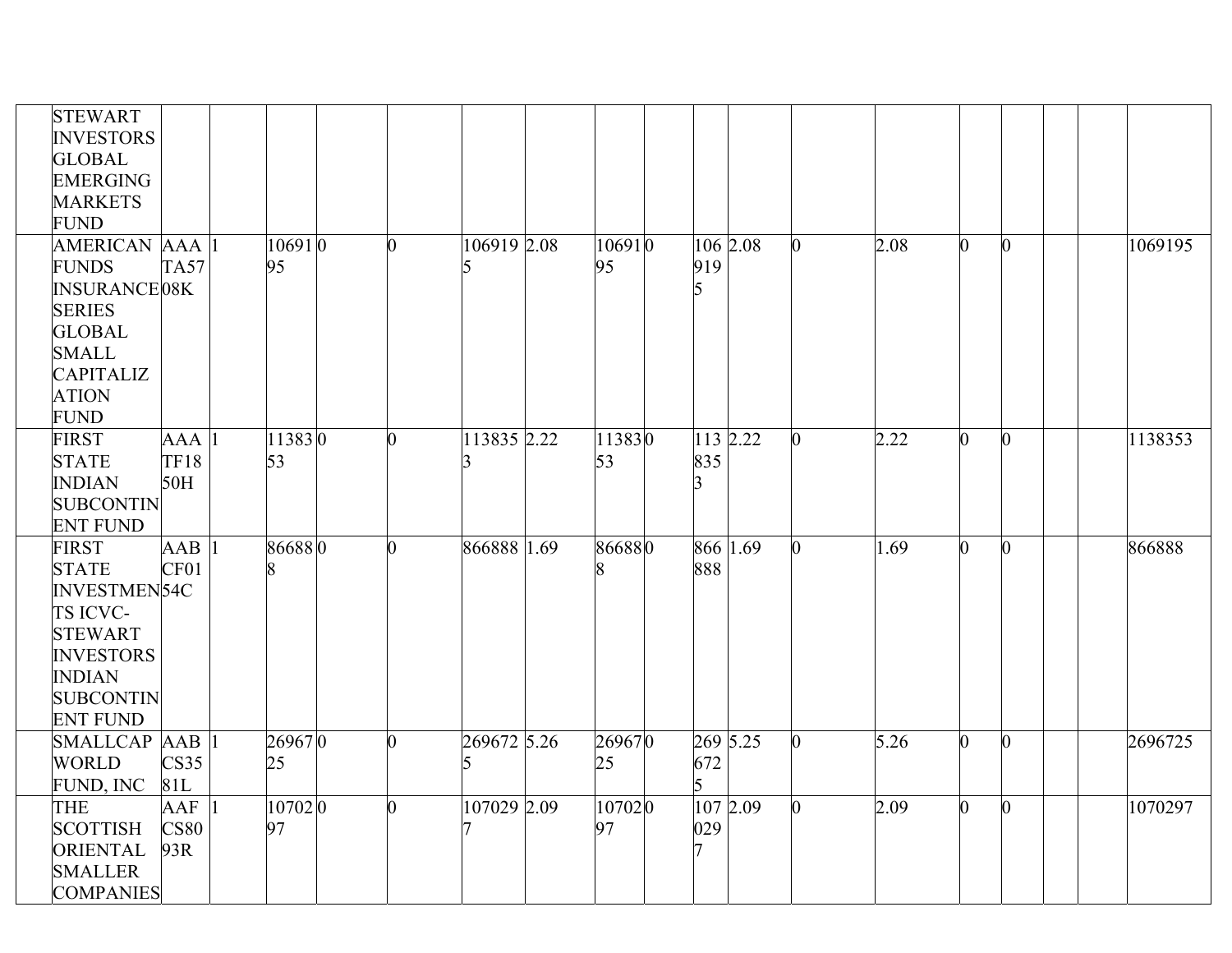|                | TRUSTPLC                                                                                |                |                |                |                |                    |                |                |                |                       |                 |                |                |   |              |                |                |                 |
|----------------|-----------------------------------------------------------------------------------------|----------------|----------------|----------------|----------------|--------------------|----------------|----------------|----------------|-----------------------|-----------------|----------------|----------------|---|--------------|----------------|----------------|-----------------|
| $\mathbf f$    | Financial<br>Institutions/<br><b>Banks</b>                                              | 15             | 173520         |                | 0              | 17352              | 0.03           | 173520         |                | 52                    | 173 0.03        | 0              | 0.03           | n |              |                |                | 17102           |
| g              | Insurance<br>Companies                                                                  | 4              | 247            | $\overline{0}$ | 0              | 247                | $\overline{0}$ | 247            | $\bf{0}$       | 247 0                 |                 | $\overline{0}$ | $\overline{0}$ | n |              |                |                | 194             |
| h              | Provident<br>Funds/<br>Pension<br>Funds                                                 | $\overline{0}$ | $\overline{0}$ |                | $\overline{0}$ | n                  | $\overline{0}$ | $\overline{0}$ | $\overline{0}$ | $\overline{0}$        | $\Omega$        | $\overline{0}$ | $\overline{0}$ | n |              |                |                | 0               |
|                | Any Other<br>(specify)                                                                  | $\overline{2}$ | 11             | 0              | $\overline{0}$ | 11                 | $\overline{0}$ | 11             | $\overline{0}$ | $ 11\rangle$          | $\bf{0}$        | $\overline{0}$ | $\overline{0}$ | 0 |              |                |                | 11              |
|                | Overseas<br>Corporate<br><b>Bodies</b>                                                  | $\overline{2}$ | 11             | $\overline{0}$ | $\overline{0}$ | 11                 | $\overline{0}$ | 11             | $\overline{0}$ | 11                    | $\vert 0 \vert$ | $\overline{0}$ | $\overline{0}$ | n | $\Omega$     |                |                | $\overline{11}$ |
|                | Sub-Total<br>(B)(1)                                                                     | 88             | 132230<br>297  |                | 0              | 132232 25.78<br>97 |                | 132230<br>297  |                | 232<br>97             | 132 25.75       | $\bf{0}$       | $\sqrt{25.78}$ | 0 | $\mathbf{0}$ |                |                | 13222218        |
| $\overline{2}$ | Central<br>Government/<br><b>State</b><br>Government(s<br>)/ President of<br>India      | $\overline{0}$ | 0              | $\overline{0}$ | $\overline{0}$ | 0                  | $\overline{0}$ | $\overline{0}$ | n              | $\overline{0}$        | $\overline{0}$  | $\overline{0}$ | $\overline{0}$ | n |              |                |                | O               |
|                | Sub-Total<br>(B)(2)                                                                     | $\overline{0}$ | 0              | 0              | $\overline{0}$ | ∩                  | $\overline{0}$ | $\overline{0}$ | $\overline{0}$ | $\overline{0}$        |                 | $\overline{0}$ | $\overline{0}$ | 0 | O            |                |                | 0               |
| $\overline{3}$ | Non-<br>institutions                                                                    | $\overline{0}$ | 0              | $\overline{0}$ | $\overline{0}$ | $\overline{0}$     | $\overline{0}$ | $\overline{0}$ | $\overline{0}$ | $\overline{0}$        | $\Omega$        | $\overline{0}$ | $\overline{0}$ | 0 | 0            | $\overline{0}$ | $\overline{0}$ | $\overline{0}$  |
| a              | Individuals -                                                                           | 55928 71527 0  | 84             |                | 0              | 715278 13.95       |                | 715270<br>84   |                | 278<br>$\overline{4}$ | 715 13.93       | $\overline{0}$ | $\sqrt{13.95}$ | 0 | 0            | $\overline{0}$ | $\bf{0}$       | 6684584         |
|                | Individual<br>shareholders<br>holding<br>nominal share<br>capital up to<br>Rs. 2 lakhs. | 55904 46922 0  | 56             |                | $\overline{0}$ | 469225 9.15        |                | 469220<br>56   |                | 225<br>6              | 469 9.14        | $\overline{0}$ | 9.15           | 0 | $\mathbf{0}$ |                |                | 4224056         |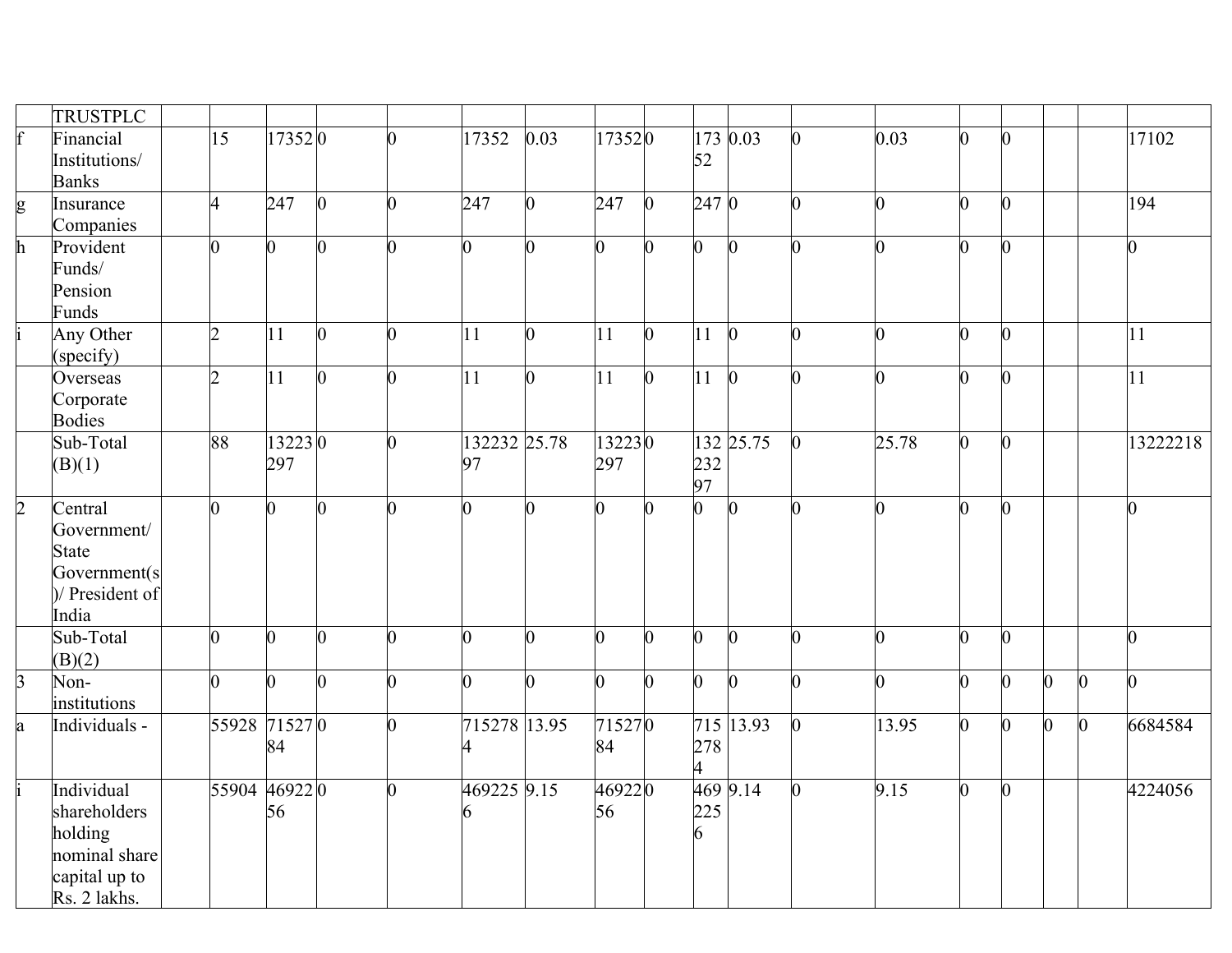| ii           | Individual<br>shareholders<br>holding<br>nominal share<br>capital in<br>excess of Rs.<br>2 lakhs.                                         |                  | 24             | 246050<br>28   | $\overline{0}$ | 246052 4.8     |          | 246050<br>28   |                | 052            | 246 4.79              | $\overline{0}$ | 4.8            | $\overline{0}$ | $\overline{0}$ |  | 2460528 |
|--------------|-------------------------------------------------------------------------------------------------------------------------------------------|------------------|----------------|----------------|----------------|----------------|----------|----------------|----------------|----------------|-----------------------|----------------|----------------|----------------|----------------|--|---------|
| b            | <b>NBFCs</b><br>registered<br>with RBI                                                                                                    |                  | 8              | 162130         | $\overline{0}$ | 16213          | 0.03     | 162130         |                | 13             | 162 0.03              | 0              | 0.03           | $\overline{0}$ | O.             |  | 16213   |
| $\mathbf c$  | Employee<br><b>Trusts</b>                                                                                                                 |                  | 0              | $\overline{0}$ | $\overline{0}$ | $\overline{0}$ | $\Omega$ | $\overline{0}$ | $\overline{0}$ | 0              | $\overline{0}$        | 0              | $\overline{0}$ | $\overline{0}$ | 0              |  |         |
| $\mathbf{d}$ | Overseas<br>Depositories<br>(holding DRs)<br>balancing<br>figure)                                                                         |                  | $\overline{0}$ | $\Omega$       | $\overline{0}$ | $\overline{0}$ | n        | $\overline{0}$ | $\overline{0}$ | $\overline{0}$ | $\boldsymbol{0}$      | $\Omega$       | $\overline{0}$ | 0              | $\Omega$       |  |         |
| e            | Any Other<br>(specify)                                                                                                                    |                  | 2390           | 445120<br>24   | $\overline{0}$ | 445122 8.68    |          | 445120<br>24   |                | 122<br>4       | 445 8.67              | $\overline{0}$ | 8.68           | $\overline{0}$ | $\overline{0}$ |  | 4443962 |
|              | Trusts                                                                                                                                    |                  | 5              | 107130         | $\overline{0}$ | 10713          | 0.02     | 107130         |                | 13             | 10700.02              | $\overline{0}$ | 0.02           | $\overline{0}$ | O.             |  | 10713   |
|              | Non-Resident<br>Indian (NRI)                                                                                                              |                  | 835            | 389240         | 0              | 389248 0.76    |          | 389240         |                | 248            | 389 0.76              | $\overline{0}$ | 0.76           | $\overline{0}$ | $\overline{0}$ |  | 387510  |
|              | Clearing<br>member                                                                                                                        |                  | 48             | 756980         | 0              | 75698          | 0.15     | 756980         |                | 98             | 756 0.15              | $\overline{0}$ | 0.15           | $\overline{0}$ | $\overline{0}$ |  | 75698   |
|              | <b>Bodies</b><br>Corporate                                                                                                                |                  | 610            | 320060<br>26   | 0              | 320062 6.24    |          | 320060<br>26   |                | 062<br>6       | 320 6.24              | $\Omega$       | 6.24           | $\overline{0}$ | 0              |  | 3195102 |
|              | <b>ICICI</b><br>PRUDENTIA CI735<br>L LIFE<br><b>INSURANCE</b><br><b>COMPANY</b><br><b>LTD ALONG</b><br><b>WITH SUB</b><br><b>ACCOUNTS</b> | <b>AAA</b><br>1P |                | 223530<br>51   | O.             | 223535 4.36    |          | 223530<br>51   |                | 535            | $\overline{223}$ 4.36 | $\overline{0}$ | 4.36           | $\overline{0}$ | $\overline{0}$ |  | 2235351 |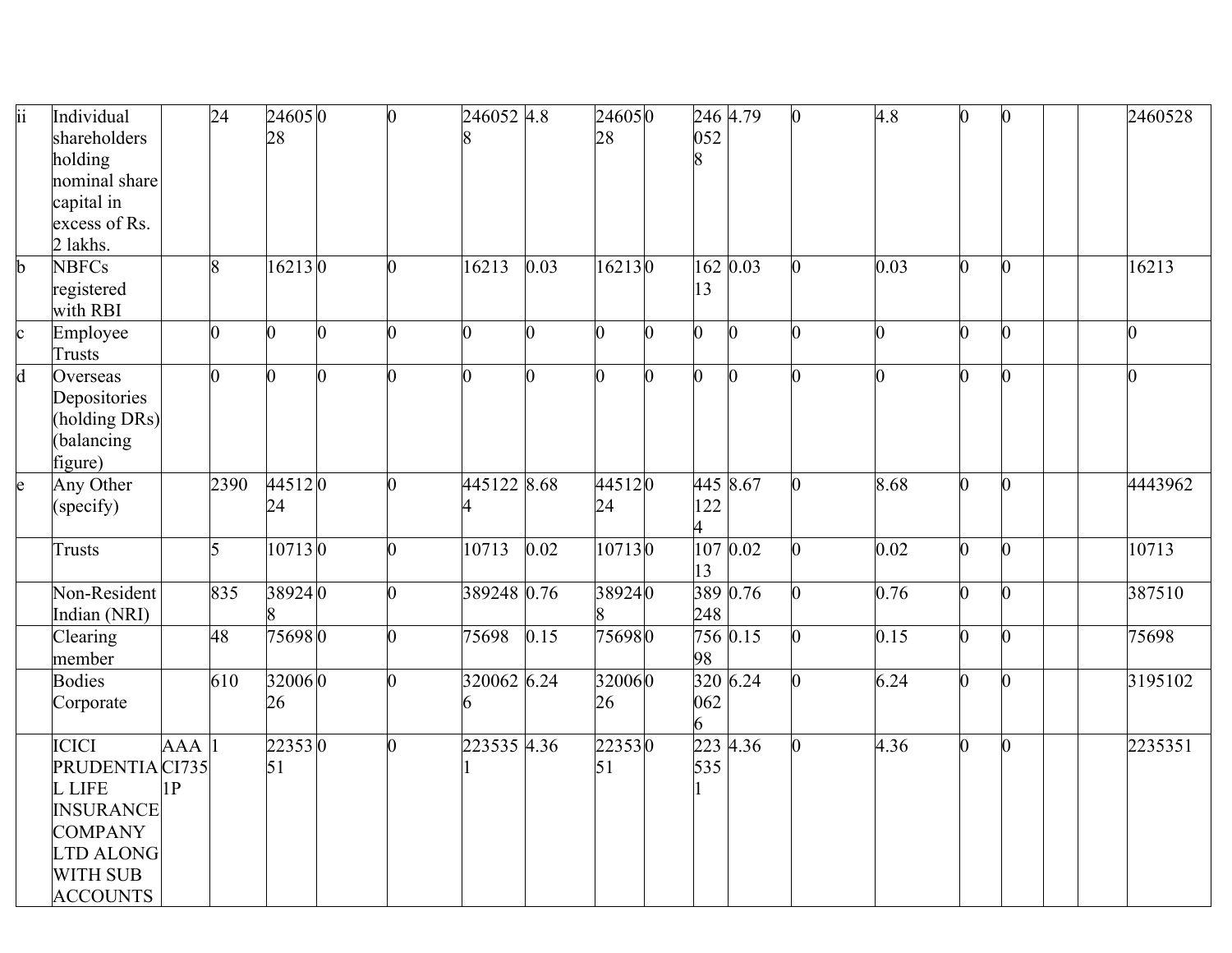| <b>IEPF</b>     |     | 132150        |  | 132159 0.26  | 132150  |     | 132 0.26  | 0.26  |  |  | 132159   |
|-----------------|-----|---------------|--|--------------|---------|-----|-----------|-------|--|--|----------|
|                 |     |               |  |              |         | 159 |           |       |  |  |          |
| <b>HUF</b>      | 891 | 642780        |  | 642780 1.25  | 642780  |     | 642 1.25  | 1.25  |  |  | 642780   |
|                 |     |               |  |              |         | 780 |           |       |  |  |          |
| Sub-Total       |     | 58326 11620 0 |  | 116202 22.66 | 116200  |     | 116 22.63 | 22.66 |  |  | 11144759 |
| (B)(3)          |     | 221           |  | 21           | 221     | 202 |           |       |  |  |          |
|                 |     |               |  |              |         | 21  |           |       |  |  |          |
| Total Public    |     | 58414 24843 0 |  | 248435 48.44 | 24843 0 |     | 248 48.38 | 48.44 |  |  | 24366977 |
| Shareholding    |     | 518           |  | 18           | 518     | 435 |           |       |  |  |          |
| $(B)=$          |     |               |  |              |         | 18  |           |       |  |  |          |
| $(B)(1)+(B)(2)$ |     |               |  |              |         |     |           |       |  |  |          |
| $+(B)(3)$       |     |               |  |              |         |     |           |       |  |  |          |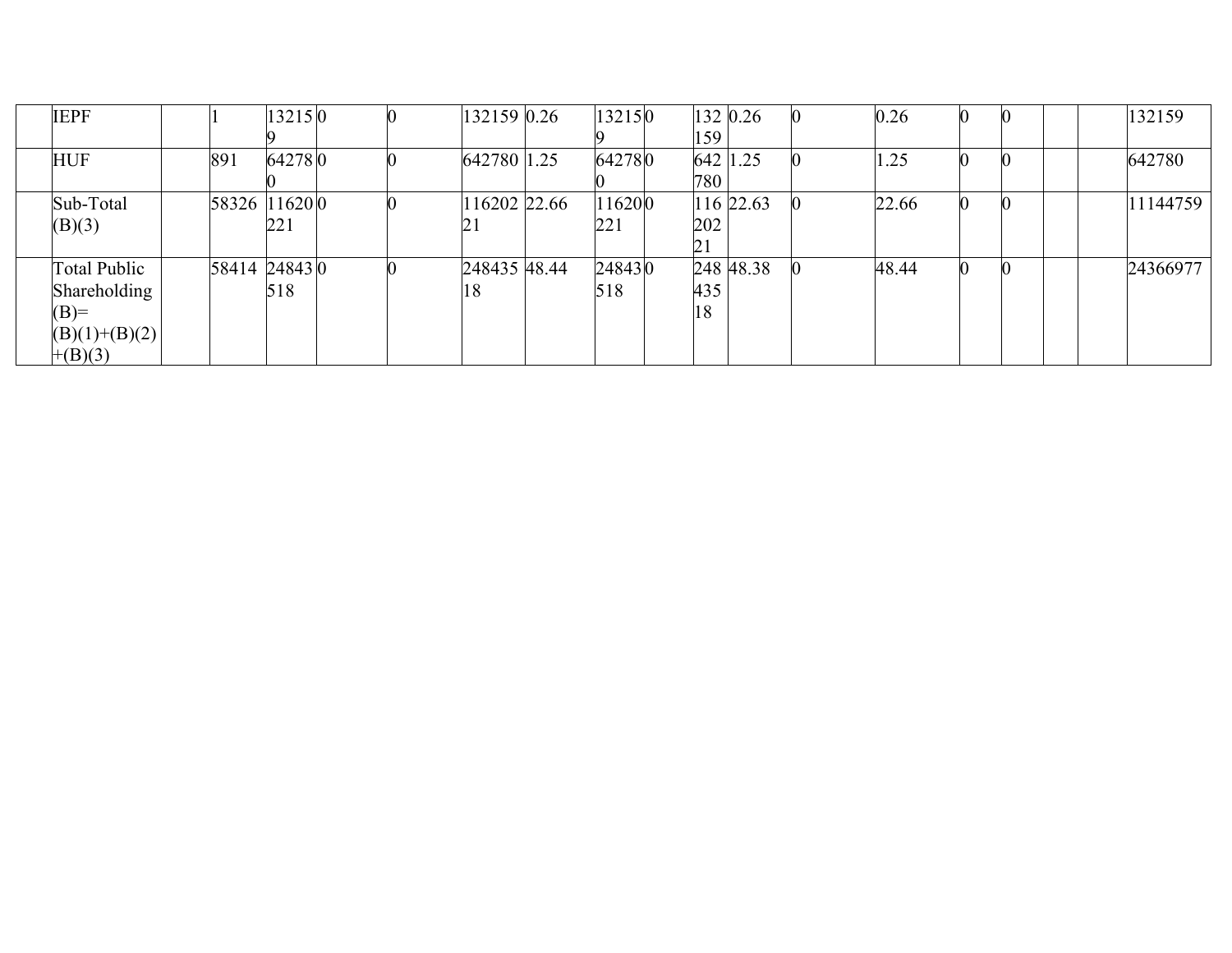|                | <b>Category &amp; Name</b> | PAN           | No. of        | No. of            | Partly           | Nos. of                 | Total no.             | <b>Sharehol</b>          |                  |                            |          | <b>Number of Voting Rights held in</b> | No. of                    | <b>Total</b>             |     | <b>Number of</b> |           | <b>Number of</b>     | <b>Number of</b>   |
|----------------|----------------------------|---------------|---------------|-------------------|------------------|-------------------------|-----------------------|--------------------------|------------------|----------------------------|----------|----------------------------------------|---------------------------|--------------------------|-----|------------------|-----------|----------------------|--------------------|
|                | of the                     | $\sqrt{(II)}$ | shareh        | fully             | paid-up          | shares                  | shares                | ding %                   |                  | each class of securities   |          |                                        | <b>Shares</b>             | shareholdin              |     | <b>Locked in</b> |           | <b>Shares</b>        | equity             |
|                | <b>Shareholders</b>        |               | older         | paid              | equity           | underlying              | held                  | calculate                |                  |                            | (IX)     |                                        | <b>Underlying</b>         | $q$ , as a $%$           |     | shares           |           | pledged or           | shares held        |
|                | $\omega$                   |               | (III)         | up                | shares           | Depository              | $(VII =$<br>$IV+V+VI$ | d as per<br><b>SCRR.</b> |                  |                            |          |                                        | <b>Outstanding</b>        | assuming                 |     | (XII)            |           | otherwise            | in<br>dematerializ |
|                |                            |               |               | equity<br>share   | held<br>$\omega$ | <b>Receipts</b><br>(VI) |                       | 1957                     |                  |                            |          |                                        | convertible<br>securities | full<br>conversion       |     |                  |           | encumbered<br>(XIII) | ed form            |
|                |                            |               |               | s held            |                  |                         |                       | As a % of                |                  | <b>No of Voting Rights</b> |          | Total as                               | <i>(including</i>         | of                       | No. | As a             | No.       | As a                 | (XIV)              |
|                |                            |               |               | $\overline{(IV)}$ |                  |                         |                       | $(A+B+C2)$               |                  |                            |          | a % of                                 | <b>Warrants</b> )         | convertible              |     | $%$ of           | (No       | % of                 | (Not)              |
|                |                            |               |               |                   |                  |                         |                       | (VIII)                   |                  |                            |          | <b>Total</b>                           | (X)                       | securities (             |     | total            |           | total                | Applicable)        |
|                |                            |               |               |                   |                  |                         |                       |                          | Class            | Class                      | Tot      | <b>Voting</b>                          |                           | as a                     |     | Shar             | ap        | share                |                    |
|                |                            |               |               |                   |                  |                         |                       |                          | $\boldsymbol{x}$ | Y                          | al       | rights                                 |                           | percentage<br>of diluted |     | es<br>held       | pli<br>ca | s held<br>(Not       |                    |
|                |                            |               |               |                   |                  |                         |                       |                          |                  |                            |          |                                        |                           | share                    |     |                  | ble       | applic               |                    |
|                |                            |               |               |                   |                  |                         |                       |                          |                  |                            |          |                                        |                           | capital)                 |     |                  |           | able)                |                    |
|                |                            |               |               |                   |                  |                         |                       |                          |                  |                            |          |                                        |                           | (XI)                     |     |                  |           |                      |                    |
|                | Custodian/DR               |               | 2             | 447700            |                  | Ю                       | 44770                 |                          | 447700           |                            | 447 0.11 |                                        |                           |                          |     | $\boldsymbol{0}$ |           |                      | 44540              |
|                | Holder                     |               |               |                   |                  |                         |                       |                          |                  |                            | 70       |                                        |                           |                          |     |                  |           |                      |                    |
|                |                            |               |               |                   |                  |                         |                       |                          |                  |                            |          |                                        |                           |                          |     |                  |           |                      |                    |
| $\overline{2}$ | Employee                   |               |               |                   |                  |                         | O                     |                          |                  |                            | O        |                                        |                           |                          |     | 0                |           |                      |                    |
|                | <b>Benefit Trust</b>       |               |               |                   |                  |                         |                       |                          |                  |                            |          |                                        |                           |                          |     |                  |           |                      |                    |
|                |                            |               |               |                   |                  |                         |                       |                          |                  |                            |          |                                        |                           |                          |     |                  |           |                      |                    |
|                | (under SEBI                |               |               |                   |                  |                         |                       |                          |                  |                            |          |                                        |                           |                          |     |                  |           |                      |                    |
|                | Share based                |               |               |                   |                  |                         |                       |                          |                  |                            |          |                                        |                           |                          |     |                  |           |                      |                    |
|                |                            |               |               |                   |                  |                         |                       |                          |                  |                            |          |                                        |                           |                          |     |                  |           |                      |                    |
|                | Employee                   |               |               |                   |                  |                         |                       |                          |                  |                            |          |                                        |                           |                          |     |                  |           |                      |                    |
|                | Benefit)                   |               |               |                   |                  |                         |                       |                          |                  |                            |          |                                        |                           |                          |     |                  |           |                      |                    |
|                | Regulations,               |               |               |                   |                  |                         |                       |                          |                  |                            |          |                                        |                           |                          |     |                  |           |                      |                    |
|                |                            |               |               |                   |                  |                         |                       |                          |                  |                            |          |                                        |                           |                          |     |                  |           |                      |                    |
|                | 2014)                      |               |               |                   |                  |                         |                       |                          |                  |                            |          |                                        |                           |                          |     |                  |           |                      |                    |
|                | Total Non-                 |               | $\mathcal{D}$ | 447700            |                  | 0                       | 44770                 |                          | 447700           |                            | 447 0.11 |                                        |                           |                          |     | 0                |           | 0                    | 44540              |
|                | Promoter-                  |               |               |                   |                  |                         |                       |                          |                  |                            | 70       |                                        |                           |                          |     |                  |           |                      |                    |
|                |                            |               |               |                   |                  |                         |                       |                          |                  |                            |          |                                        |                           |                          |     |                  |           |                      |                    |
|                | Non Public                 |               |               |                   |                  |                         |                       |                          |                  |                            |          |                                        |                           |                          |     |                  |           |                      |                    |
|                | Shareholding               |               |               |                   |                  |                         |                       |                          |                  |                            |          |                                        |                           |                          |     |                  |           |                      |                    |
|                | $(C)=$                     |               |               |                   |                  |                         |                       |                          |                  |                            |          |                                        |                           |                          |     |                  |           |                      |                    |
|                |                            |               |               |                   |                  |                         |                       |                          |                  |                            |          |                                        |                           |                          |     |                  |           |                      |                    |
|                | $(C)(1)+(C)(2)$            |               |               |                   |                  |                         |                       |                          |                  |                            |          |                                        |                           |                          |     |                  |           |                      |                    |

## Table IV - Statement showing shareholding pattern of the Non Promoter- Non Public shareholder